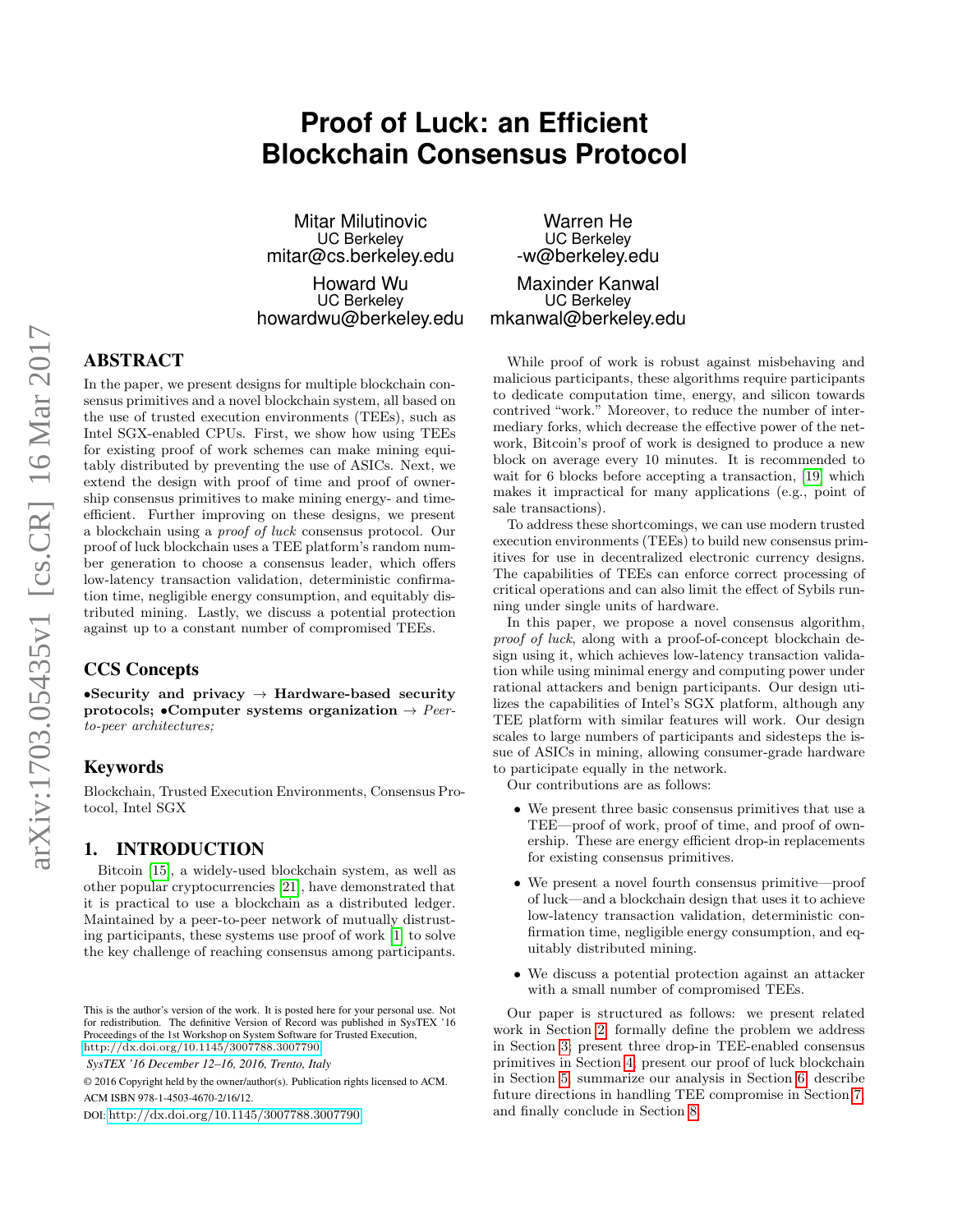# <span id="page-1-0"></span>2. RELATED WORK

To address the energy consumption of Bitcoin [\[16\]](#page-5-5), various alternative consensus mechanisms have been proposed, e.g., proof of stake [\[10\]](#page-5-6) and proof of burn [\[17\]](#page-5-7). It remains unclear whether these suitably maintain the security properties and incentives of current proof of work schemes [\[18\]](#page-5-8). Alternative approaches include replacing "useless" proof of work puzzles with meaningful problems [\[6,](#page-5-9) [9\]](#page-5-10), making energy consumption less wasteful, but still requiring such computing resources to be available, which limits mobile and IoT devices from participating.

When there is a known set of participants, the practical Byzantine fault tolerance algorithm [\[3\]](#page-5-11) allows a system to commit transactions and reach consensus within a few network communications in the presence of up to one-third of the participants exhibiting arbitrary, malicious behavior. However, this algorithm does not scale well in the number of participants, relies critically on network timing assumptions, and only guarantees liveness when all participants behave as expected. While several improvements have been proposed [\[11,](#page-5-12) [12,](#page-5-13) [14\]](#page-5-14), these still require maintaining a list of participants or trust relations between subgroups of participants.

To improve transaction confirmation times in Bitcoin, several approaches have been proposed, e.g., using uncles [\[20\]](#page-5-15) and dividing blocks into micro and macro blocks [\[5\]](#page-5-16). These approaches are orthogonal to our proposed advancements and can be used to further improve our blockchain system.

Intel is concurrently and independently developing an SGXbased distributed ledger as part of the Sawtooth Lake project [\[7\]](#page-5-17). While it simulates Bitcoin mining in an energy-efficient manner similar to proof of time, our work provides additional consensus schemes and benefits, most notably proof of luck, addresses the issue of possible compromised TEEs, and does not require estimation of the number of participants.

# <span id="page-1-1"></span>3. PROBLEM DEFINITION

The problem of consensus is that the distributed system must agree on a single shared state. Current designs of blockchains are slow, using significant time and energy as part of the consensus mechanism. Validation prevents arbitrary changes to state, but still allows the blockchain to "fork" into two or more valid continuations. A participant may be incentivized to prefer their own state over other participants' states, e.g. to gain a block mining reward, or perform a double-spend attack [\[8\]](#page-5-18). The system must be able to determine the state of the participants, uncontrollable by a minority of colluding, malicious participants.

Our goal is to design a consensus algorithm with:

- 1. Quick, deterministic transaction confirmations.
- 2. Energy and network communication efficient protocol.
- 3. Resistant to custom hardware not commonly available.
- 4. An attacker controlling under a threshold of TEEs cannot control the blockchain.
- 5. An attacker cannot control the blockchain without controlling a majority of CPUs and without breaking the TEE platform.
- 6. No requirement for a synchronized clock between participants.

We assume the following about the setting of the problem:

- 1. The participants have CPUs that implement a suitable TEE, such as Intel SGX.
- 2. TEE programs can produce unbiased uniform random numbers, which an attacker cannot influence. (In Intel SGX, the RDRAND instruction is available.)
- 3. TEE programs can detect concurrent invocations. (In Intel SGX, this can currently be done by attempting to create the maximum allowed number of monotonic counters for each enclave identity, 256 at the time of writing.)

#### 3.1 Principals

Participants, the main principals in our protocol, are required to use a TEE, and perform routines to maintain the blockchain and help others read and write to the blockchain. The trusted platform vendor controls the correct execution of the algorithm inside each participant's TEE. Clients rely on the blockchain and communicate with participants to read and write to the blockchain. As clients do not authenticate participants, they must protect the content of the blockchain end-to-end, i.e., by signing any data to be added.

#### 3.2 Threat Model

We analyze our protocol under attack from an adversary controlling some fraction (less than half) of the participants' machines. We assume that the adversary cannot break any cryptographic primitives with non-negligible probability. It follows that, while the adversary can run the protocol in the TEE for each controlled machine, they cannot generate a valid attestation proof if they deviate from the protocol.

In Section [7,](#page-4-1) we consider an adversary that can generate arbitrary valid attestation quotes on a limited number of CPUs. We base our economic security model of TEE platforms on the fact that compromising many TEEs is prohibitively expensive.

Furthermore, the adversary can read and send its own network messages, but cannot modify messages sent by honest participants or cause a network split. Messages in our protocol do not identify the sender, although some implementations may choose to do so (e.g., using TCP/IP); in this case, it is assumed that the adversary can spoof the sender's information in its own messages and tamper with the sender's information from honest participants.

Attacks that compromise an entire trusted platform vendor are out of this paper's scope, as such an attack would have consequences much broader than our blockchain.

#### 3.3 SGX Background

Our work is based on Intel's SGX platform [\[13\]](#page-5-19). In addition to the isolation and remote attestation features of a typical TEE, we utilize the SGX platform's trusted services that provide relative timestamps and monotonic counters. SGX uses Enhanced privacy ID (EPID) [\[2\]](#page-5-20) signatures, allowing anonymous and pseudonymous attestation. When initializing a TEE, the platform records a digest of the code and data (called the measurement) which serves as the cryptographic identity of the TEE. In the remote attestation protocol, the TEE certifies a computation result with a signed report and remotely verifiable quote, which serves as the proof that the results arose from appropriate computations on proper hardware.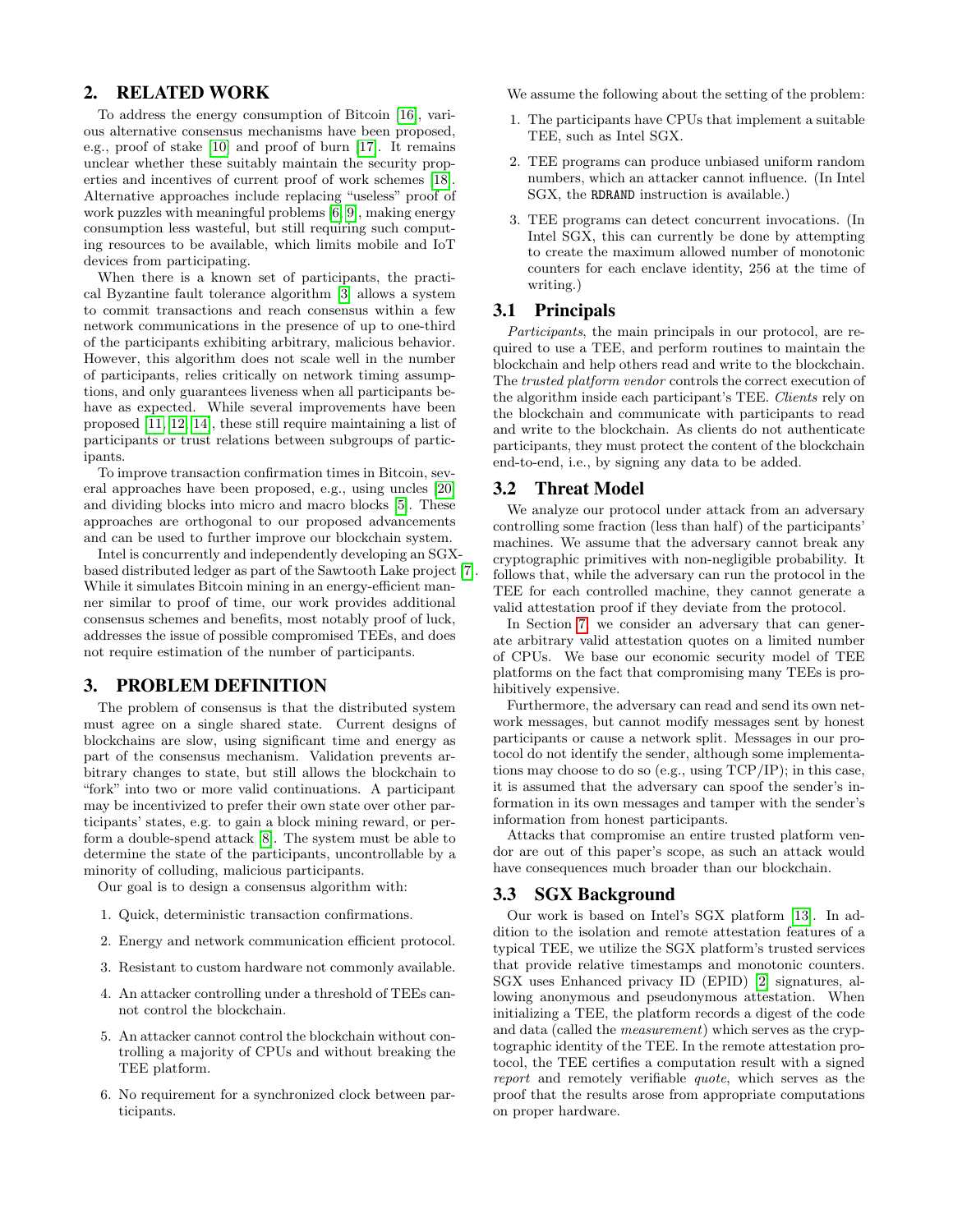#### <span id="page-2-0"></span>4. BUILDING BLOCKS

Existing blockchains and other systems utilizing proof of work can benefit from using these TEE-enabled consensus building blocks directly. In this section, we progress through a series of designs that inform and motivate our proof of luck consensus protocol, which we present in Section [5.](#page-2-1)

### 4.1 Proof of Work

One major discussion in the cryptocurrency community is whether proof of work algorithms should be ASIC-resistant, preventing custom ASIC hardware from speeding up the computations. Using a TEE-enabled proof of work sidesteps this issue, as only supported platforms can be used for mining (e.g., Intel SGX-enabled CPUs). As a result, mining power is decentralized, mining rewards are equity distributed among participants, and mining pools bring no advantages.

<span id="page-2-2"></span>

| Algorithm 1 TEE-enabled proof of work (inside TEE)                              |
|---------------------------------------------------------------------------------|
| 1: function $\text{Pow}(none, \text{ difficulty})$                              |
| $result \leftarrow ORIGNALPOW(nonce, difficulty))$<br>2:                        |
| assert ORIGINALPOWSUCCESS(result)<br>3:                                         |
| <b>return</b> TEE.ATTESTATION( $\langle none, difficulty \rangle$ , null)<br>4: |
| 5: end function                                                                 |
|                                                                                 |

We propose Algorithm [1,](#page-2-2) which wraps any existing proof of work algorithm into a TEE-enabled one. Inside a TEE, we call the ORIGINALPOW algorithm with a given *nonce* and difficulty. In Bitcoin, nonce is the newly-mined block header, difficulty is the target hash, and ORIGINALPOWSUCCESS checks that ORIGINALPOW succeeded. TEE.ATTESTATION returns a proof attesting that the algorithm ran inside the TEE, and that the code was unmodified (based on the measurement). The second argument in our pseudocode, **null** here, calls for an anonymous *random base* EPID signature.

#### <span id="page-2-6"></span>4.2 Proof of Time

Proof of work effectively enforces that a sufficient amount of time has passed by requiring the participant to do work; a TEE can enforce this directly by requiring the participant to wait for the desired time, saving CPU cycles and energy for other meaningful work. We now propose Algorithm [2.](#page-2-3)

<span id="page-2-3"></span>

| Algorithm 2 Proof of time (inside TEE) |                                                         |  |  |  |
|----------------------------------------|---------------------------------------------------------|--|--|--|
|                                        | 1: $counter \leftarrow INCREMENTMONOTONICCOUNTER()$     |  |  |  |
|                                        | 2: function $POT(nonce, duration)$                      |  |  |  |
| 3:                                     | SLEEP(duration)                                         |  |  |  |
| 4:                                     | <b>assert</b> <i>counter</i> = $READMONOTONICCOUNTER()$ |  |  |  |

- $return$  TEE.ATTESTATION( $\langle none, duration \rangle$ , null)
- 6: end function

TEE platforms, like Intel SGX, provide relative timestamps to the TEE. The SLEEP function can busy-wait for duration, or it can yield control from the TEE for other outside processes, returning after duration and verifying that the platform's relative timestamp has increased sufficiently.

A malicious participant may try to game proof of time by running multiple instances in parallel on the same CPU. By maintaining a monotonic counter, provided as a TEE platform service, we can prevent such malicious behavior by incrementing the counter (INCREMENTMONOTONICCOUNTER) every time the TEE starts. After control is transferred out of the TEE and back, we check (READMONOTONICCOUNTER) that the counter has not changed.

# <span id="page-2-7"></span>4.3 Proof of Ownership

Proof of work can be seen as a countermeasure against Sybils, where an attacker acts as multiple participants such an attacker would have to do many times the amount of work. When participants are required to use a TEE, instead of consuming resources, one can make it expensive to maintain such virtual participants by physically limiting each participant to owning a unique CPU. In SGX, we can operate the EPID signature (part of the remote attestation protocol) in name base mode, which produces a "pseudonym" that reveals if multiple proofs came from the same CPU. This works even if a malicious user resets the owner epoch register on their CPU.

<span id="page-2-4"></span>

| Algorithm 3 Proof of ownership (inside TEE)                |  |
|------------------------------------------------------------|--|
| 1: function $PoO(nonce)$                                   |  |
| 2: return TEE.ATTESTATION( $\langle none \rangle$ , nonce) |  |
| 3: end function                                            |  |
|                                                            |  |

In Algorithm [3,](#page-2-4) we generate a proof using nonce (a block header) as the name base (second argument on Line 2). Proofs generated by a single TEE for the same name base bear the same pseudonym. A blockchain can then reach consensus by selecting the block that has the most proofs with unique pseudonyms as the leader.

### <span id="page-2-1"></span>5. PROOF OF LUCK

Our proof of luck blockchain is built upon the TEE-based proof of luck primitive proposed in Algorithm [4.](#page-3-0)

The algorithm consist of two functions, POLROUND and PoLMine. At the start of every round, the participant prepares the TEE to mine on a particular chain by calling PoL-Round and passing the currently known latest block. After ROUND\_TIME passes, the participant calls POLMINE to mine a new block. The participant passes the header of the new block and the block that it will extend (as previousBlock). previousBlock may be different from the roundBlock that was passed to POLROUND, but we require that roundBlock and previousBlock have the same parent. This ensures that a participant waits the mandatory  $ROUND$ -TIME between mining blocks, while allowing them to switch to a luckier, alternative block should they receive one while waiting. We verify that  $ROUND\_TIME$  indeed has passed.

The POLMINE function generates a random value  $l \in$  $[0, 1)$  from a uniform distribution, which is used to determine the winning block from all mined blocks of participants in this round. This will tie in with the protocol in Section [5.1.](#page-2-5)

To optimize protocol communication, the algorithm delays releasing the *proof* depending on  $f(l)$ , which prescribes a shorter delay period for luckier (larger) numbers and a longer wait period for unluckier numbers. If a participant receives a luckier block before their own mining completes, they will not need to broadcast their own block.

We use a monotonic counter as in Section [4.2](#page-2-6) to prohibit concurrent invocations of the TEE.

# <span id="page-2-5"></span>5.1 Protocol

Every participant in the protocol receives transactions from clients and other participants and maintains a current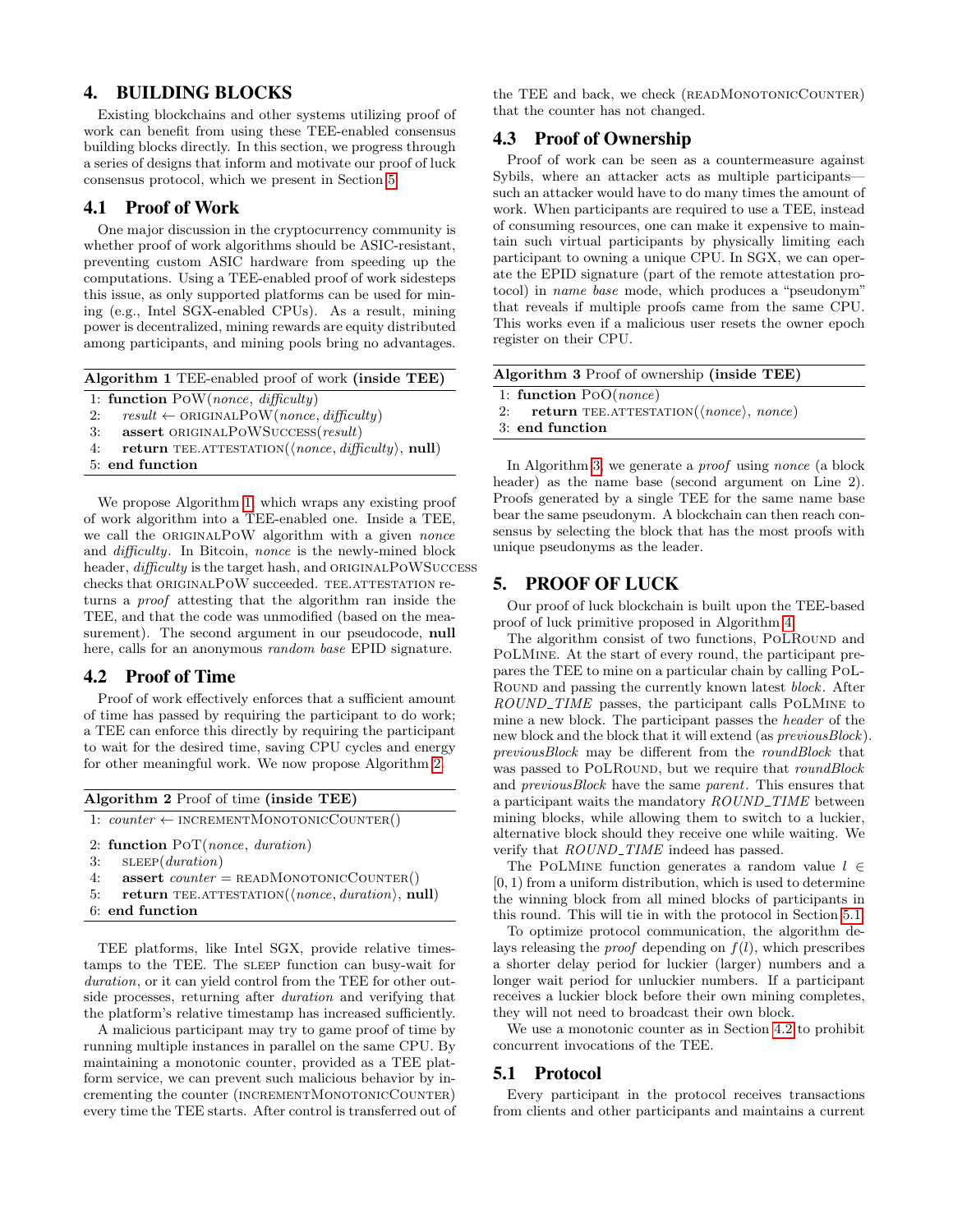#### <span id="page-3-0"></span>Algorithm 4 Proof of luck primitive (inside TEE)

1:  $counter \leftarrow INCREMENTMONOTONICCOUNTER()$ 2:  $roundBlock \leftarrow null$ 3:  $roundTime \leftarrow null$ 4: function POLROUND(block) 5:  $roundBlock \leftarrow block$ 6:  $roundTime \leftarrow \text{TEE.GETTRUSTEDTIME}()$ 7: end function 8: function POLMINE(header, previousBlock) // Validating link between header and previousBlock. 9: **assert** header.parent =  $HASH(reviousBlock)$ // Validating previousBlock matches roundBlock. 10: **assert** previous Block.parent = round Block.parent // Validating the required time for a round passed. 11:  $now \leftarrow \text{TEE.GETTRUSTEDTIME}()$ 12: assert  $now \geq roundTime + ROUND\_TIME$ 13:  $roundBlock \leftarrow null$ 14:  $roundTime \leftarrow null$ 15:  $l \leftarrow \text{GETRANDOM}()$ 16:  $SLEEP(f(l))$ // Validating that only one TEE is running. 17:  $newCounter \leftarrow \text{READMONOONICCOUNTER}()$ 18: **assert** counter  $= newCounter$ 19:  $\textit{none} \leftarrow \text{HASH}(\textit{header})$ 20: return TEE.ATTESTATION( $\langle none, l \rangle$ , null) 21: end function

blockchain representing their view of the system state. In every round, participants execute an algorithm to commit pending transactions into a new block, containing a proof of luck generated from inside a TEE, and extending their current chain. Participants broadcast their new chain to other participants should the chain be luckier than any alternative chain received in the meantime.

<span id="page-3-1"></span>

| Algorithm 5 Extending a blockchain with a new block |  |  |  |  |  |  |  |  |
|-----------------------------------------------------|--|--|--|--|--|--|--|--|
|-----------------------------------------------------|--|--|--|--|--|--|--|--|

| 1: function COMMIT(newTransactions, chain) |  |
|--------------------------------------------|--|
|--------------------------------------------|--|

- 2:  $previousBlock \leftarrow \text{LATESTBlock}(chain)$
- 3:  $parent \leftarrow \text{HASH}(previousBlock)$
- 4: header  $\leftarrow$  \parent, new Transactions\
- 5:  $proof \leftarrow \text{POLMINE}(header, previousBlock)$
- 6:  $newBlock \leftarrow \langle parent, new Transactions, proof \rangle$
- 7: return  $APPEND(chain, newBlock)$
- 8: end function

Participants use COMMIT in Algorithm [5](#page-3-1) to return a new chain with a newBlock made from the set of newTransactions. The newBlock consists of a hash parent of the previous block, the data new Transactions, and a proof of luck proof.

The luck algorithm described in Algorithm [6](#page-3-2) computes a numeric score (luck) of a given blockchain by summing the l values of each block.

Our blockchain prefers the chain with the highest luck, which results in desirable behaviors. First, when appending a block, the new chain is preferred. Second, when a network split heals, the larger half's chain is likely to have greater luck. Third, our analysis in Section [6.1](#page-4-2) shows that, with high probability, a minority attacker's chain will not overtake the majority's.

#### <span id="page-3-2"></span>Algorithm 6 Computing a luck of a valid blockchain

- 1: function LUCK(chain)
- 2:  $luck \leftarrow 0$
- 3: for block in chain do
- 4:  $luck \leftarrow luck + \text{TEE.PROOFDATA}(block.proot).$
- 5: end for
- 6: return luck
- 7: end function

# <span id="page-3-3"></span>Algorithm 7 Validating a blockchain

|     | Algorithm 7 Validating a blockchain                                 |
|-----|---------------------------------------------------------------------|
|     | 1: function $\text{VALID}(chain)$                                   |
| 2:  | $previousBlock \leftarrow null$                                     |
| 3:  | while $chain \neq \varepsilon$ do                                   |
| 4:  | $block \leftarrow$ EARLIESTBLOCK( <i>chain</i> )                    |
| 5:  | $\langle parent, transactions, proof \rangle \leftarrow block$      |
| 6:  | <b>if</b> parent $\neq$ HASH(previous Block) $\vee$                 |
|     | not VALIDTRANSACTIONS ( <i>transactions</i> ) V                     |
|     | not TEE.VALIDATTESTATION(proof) then                                |
| 7:  | return false                                                        |
| 8:  | end if                                                              |
| 9:  | $\langle none, l \rangle \leftarrow \text{TEE.PROOFDATA}(proof)$    |
| 10: | if nonce $\neq$ HASH( $\langle parent, transactions \rangle$ ) then |
| 11: | return false                                                        |
| 12: | end if                                                              |
| 13: | $previousBlock \leftarrow block$                                    |
| 14: | $chain \leftarrow$ WITHOUTEARLIESTBLOCK( $chain$ )                  |
| 15: | end while                                                           |
|     | 16: return true                                                     |
|     | 17: end function                                                    |
|     |                                                                     |

The value algorithm in Algorithm [7](#page-3-3) traverses the *chain* from the earliest (genesis) block (returned from EARLIEST-Block) to the latest block, ensuring each block has valid transactions, a valid proof of luck, and a matching previous block hash. TEE.VALIDATTESTATION is provided by the TEE platform to validate attestations, and TEE PROOFDATA exposes data used when creating the proof .

We now introduce the proof of luck blockchain protocol in Algorithm [8.](#page-4-3) Every participant starts with an empty blockchain currentChain =  $\varepsilon$ , a set of pending transactions =  $\varepsilon$ , and an initial  $roundBlock = null$ .

After initializing state, participants listen for network messages. Upon receiving a transaction network message, participants add the transaction to their transactions if it has not been already included, and broadcasts it to their peers. If the message is a new chain, they verify that the chain is value (Algorithm [7\)](#page-3-3) and has higher luck (Algorithm [6\)](#page-3-2). If so, the participant switches to the new chain and broadcasts it using NETWORK.BROADCAST.

Before broadcasting, the participant may start a new round of mining. This happens if it is the first round, or if the new chain has a different parent block from its latest block. During one round of mining, the participant continues to receive messages about luckier chains and switches should it have higher luck. In this instance, the *parent* will not change. However, if a participant was part of a network split and just reconciled, the parent will differ and the participant will have to restart the mining process on the new chain.

Every time a new round is started (by calling NEWROUND), we call POLROUND to bind mining to the new chain, clear any pending callbacks, and schedule a new callback to start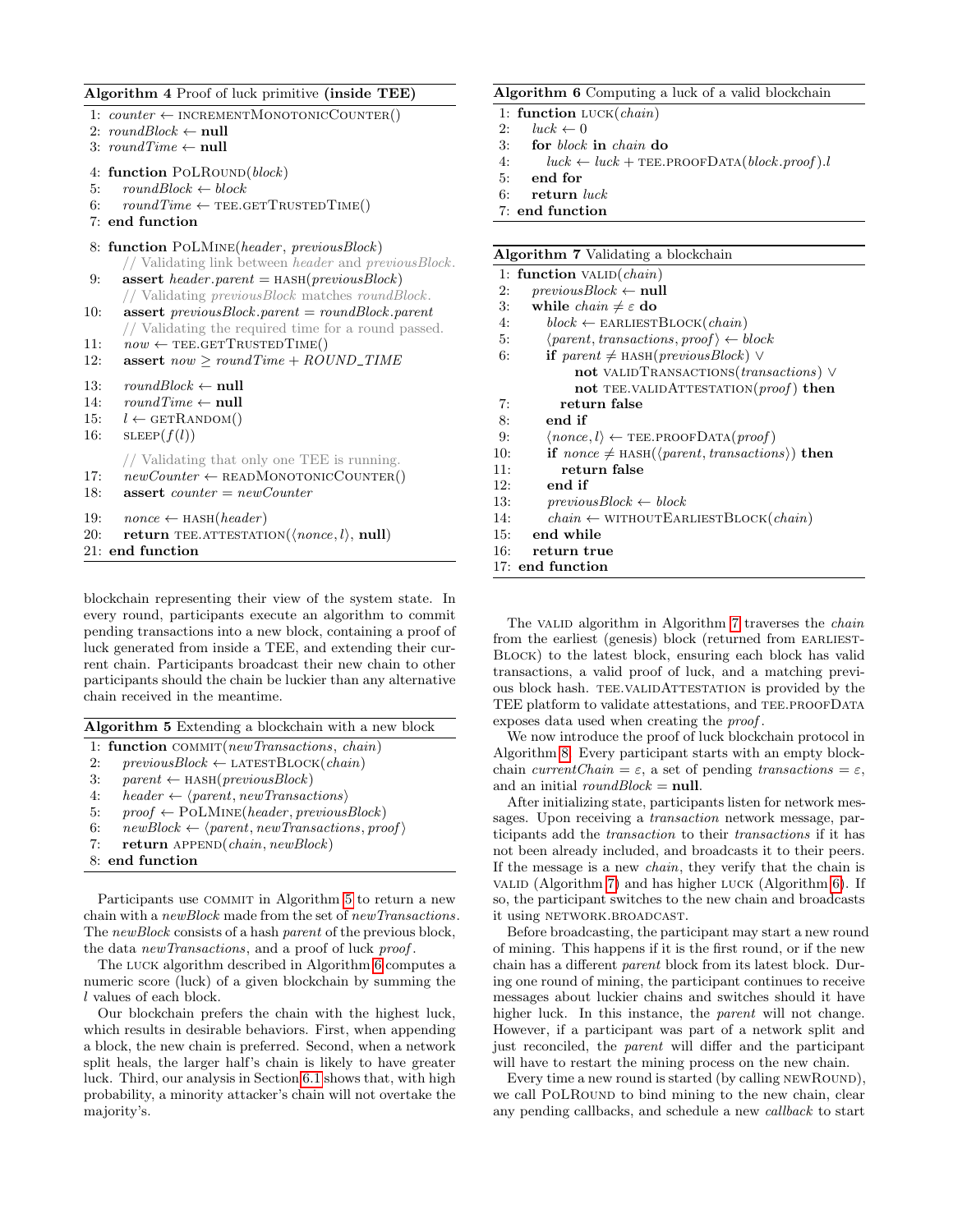<span id="page-4-3"></span>Algorithm 8 Proof of luck blockchain protocol

1:  $currentChain \leftarrow \varepsilon$ 2: transactions  $\leftarrow \varepsilon$ 3:  $roundBlock \leftarrow null$ 4: function NEWROUND(chain) 5:  $roundBlock \leftarrow \text{LATES} \cdot \text{BLock}(chain)$  $6: \quad \text{PoLROUND}(roundBlock)$ 7: RESETCALLBACK(callback, ROUND\_TIME) 8: end function 9: on transaction from NETWORK 10: if transaction  $\notin$  transactions then 11:  $transactions \leftarrow \text{INSERT}(transactions, transaction)$ 12: NETWORK.BROADCAST(*transaction*) 13: end if 14: end on 15: on *chain* from NETWORK 16: **if**  $\text{VALID}(chain) \wedge \text{LUCK}(chain) >$  $LUCK(currentChain)$  then 17:  $currentChain \leftarrow chain$ 18: if  $roundBlock = null$  then 19: NEWROUND(*chain*) 20: else 21:  $\textit{latestBlock} \leftarrow \textit{LATESTBlock}(\textit{chain})$ 22: if latestBlock.parent  $\neq$  roundBlock.Parent then 23: NEWROUND(*chain*) 24: end if 25: end if 26: NETWORK.BROADCAST(chain)  $27:$  end if 28: end on 29: on callback 30:  $newTransactions \leftarrow transactions$ 31:  $transactions \leftarrow \varepsilon$ 32: chain  $\leftarrow$  COMMIT(newTransactions, currentChain) 33: NETWORK.SENDTOSELF(chain) 34: end on

after  $ROUND\_TIME$ . During normal operation, this means that every participant mines a new block approximately once every ROUND\_TIME interval. Participants do not have to have a synchronized clock and their rounds do not have to be synchronized, but the protocol tends to synchronize rounds.

Inside a callback, pending transactions are appended to a new *chain* using COMMIT (Algorithm [5\)](#page-3-1) and the new chain is sent back for processing using NETWORK.SENDTOSELF.

Because the proof of luck TEE releases the proof for luckier (larger) numbers first, participants will receive new chains with numbers luckier than their own before receiving their own from the TEE. If the participant receives a chain from its TEE that is worse than the one that they have already received, they do not broadcast its chain this round.

# <span id="page-4-0"></span>6. ANALYSIS

We analyze the behavior of the proof of luck blockchain protocol.

#### <span id="page-4-2"></span>6.1 Persistence against Minority Attacker

We show that several blocks after a fork, it is exponentially improbable for a minority attacker to produce a chain that is preferred to a majority of honest participants.

Let  $M =$  majority population size,  $m =$  minority population size. For block  $t$ , we have that the population luck is distributed according to the maximum of uniform random variables:

$$
l_M(t) \stackrel{iid}{\sim} \max\{\{\text{Uniform}(0,1)\}^M\}
$$
  

$$
l_m(t) \stackrel{iid}{\sim} \max\{\{\text{Uniform}(0,1)\}^m\}
$$

After h blocks from a fork, we define the relative total luck:

$$
L^{(h)} := \sum_{t=1}^{h} l_M(t) - l_m(t)
$$

Using a Chernoff bound and independence assumptions, we now show that the probability of the event that a minority wins is exponentially small in h:

$$
Pr\left(L^{(h)} \le 0\right) \le \min_{s>0} \mathbb{E}\left[e^{-sL^{(h)}}\right]
$$

$$
= \min_{s>0} \prod_{t=1}^{h} \mathbb{E}\left[e^{-sl_M(t)}\right] \mathbb{E}\left[e^{sl_m(t)}\right]
$$

$$
= \min_{s>0} \left(\mathbb{E}\left[e^{-sl_M(t)}\right] \mathbb{E}\left[e^{sl_m(t)}\right]\right)^h
$$

Because  $M > m$ , there exists an  $s > 0$  such that the product of the inner expectations is less than 1.

Hence we have that the probability of the event that the total minority luck exceeds the total majority luck decreases exponentially in the number of blocks, h, after a fork.

#### 6.2 Proportional Control of Blocks

Consider a group of participants  $A \subseteq G$ , from all participants G. Among honest participants that append to the longest chain, the new chain with the largest luck value  $l$ in the newly added block is preferred. At each round, every participant has an equal probability of generating the largest random number, because the participants sample independently from identical distributions. Thus over time, the expected number of blocks mined by group A is proportional to the number of participants in A.

### 6.3 Round Time and Confirmation Time

We propose a ROUND\_TIME of 15 seconds, which creates block confirmation times slightly larger than 15 seconds, comparable with Ethereum and much faster than Bitcoin's 10 minutes. We have chosen this value based on an evaluation of information in the Bitcoin network [\[4\]](#page-5-21), where median block propagation time has been observed to be around 6.5 seconds. The initial selection of the winning block with maximal luck value  $l$  can be implemented without transmitting whole blocks, only block headers (i.e., without the full transaction data), which should take just one round-trip based on Bitcoin's transaction propagation time, and only after a winner is determined should the whole block be propagated.

#### <span id="page-4-1"></span>7. COMPROMISED TEE

Our consensus protocol assumes that the security requirements of the TEE are met for all participants. Although it would be expensive to violate these requirements, a motivated attacker may compromise a limited number of TEEs. We discuss a mitigation extension to our protocol.